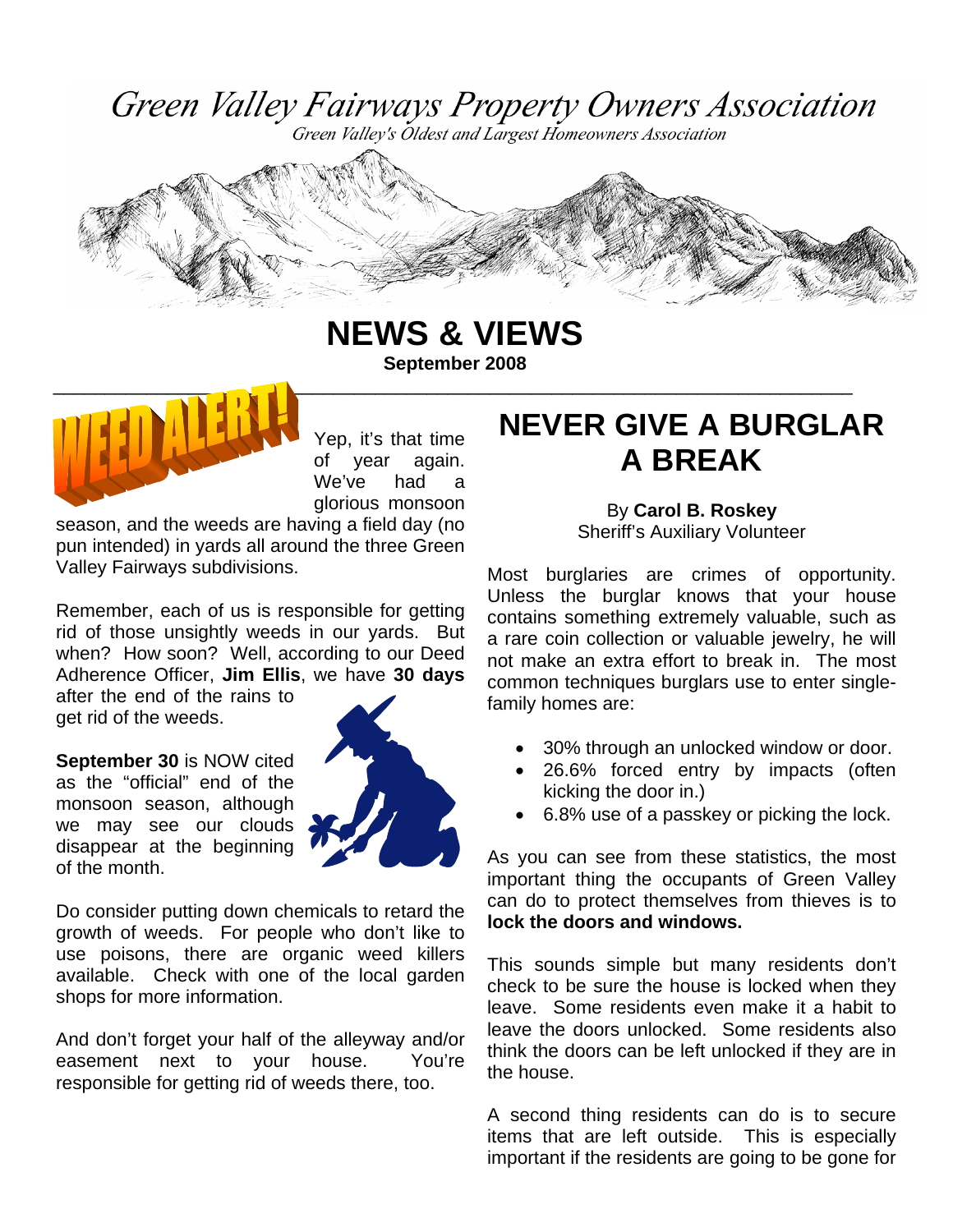an extended period of time. SAV often sees bicycles, tools, ladders and other items lying in plain view, saying, "Take me, take me!" And sometimes burglars do.

#### **Burglary Prevention**

There are three D's to burglary prevention: **deter, detect and delay.** 

Good locks are a deterrent since they eliminate the opportunity for an easy burglary. The possibility of detection increases if a burglar has to work where he can be seen. So use exterior lights and keep shrubbery trimmed near windows and doors.

Alarms on doors and windows are the surest way to detect a burglar, but watchful neighbors who will notify law enforcement are a very effective means of detection. Know your neighbors, and watch out for suspicious vehicles in your neighborhood.

Finally, if it takes a burglar longer than four minutes to break in, he will probably move on because he doesn't want to get caught.

One of the major problems is that people don't believe burglaries will happen to them. So far this year there have been 1255 burglaries in Pima County.

One of the things that SAV volunteers do is to check houses when residents are away. This is a free service. It can be arranged by calling 351-6744.

House checks are done about once a week. Since January 2008, we have made 12,866 house checks. Many of these are repeat checks.

During that time period **we found 45 open doors**. SAV volunteers don't go inside a house, even if they find the door unlocked. They call 911 and request a deputy. This is protection in case someone actually is in the house committing a crime or something has happened to the resident that requires a deputy.

We continue to check the house until the resident notifies SAV that they have returned because we know that vacation plans change. Sometimes people return earlier than planned, too. If we don't know it soon enough, a check may be scheduled when the person has returned home.

#### **My Personal Experience**

On a recent house check, a Green Valley woman was out of her house for several hours. Both her security screen door and her front door were unlocked. She was supposed to be home, so we didn't want to call a deputy if she was back but we couldn't just leave the doors open.

Her closest neighbors were not home and/or didn't know her. We couldn't locate her key holders. (You must have a key holder so we have a local person to contact if anything is wrong, including storm damage or running water.) So we called a deputy.

The woman returned as the deputy was walking through her house. She said she usually only locks her security door because she had trouble with the lock on her main door. With both doors

> open, not only could her house have been cleaned out of all the valuables, she herself would have been vulnerable to an attack.

In a second house on the same day, the back glass patio door was unlocked. When it opened, I called in "Hello, anyone home?"

The owner of the house came from the shower to answer.

They had returned home for the week and would be gone again. But I could have easily walked in and been in the house a while if I hadn't called out. It was not safe to leave the door unlocked.

#### **Prevention Programs**

**Prevention starts with you** but SAV works with homeowner associations to set up Neighborhood

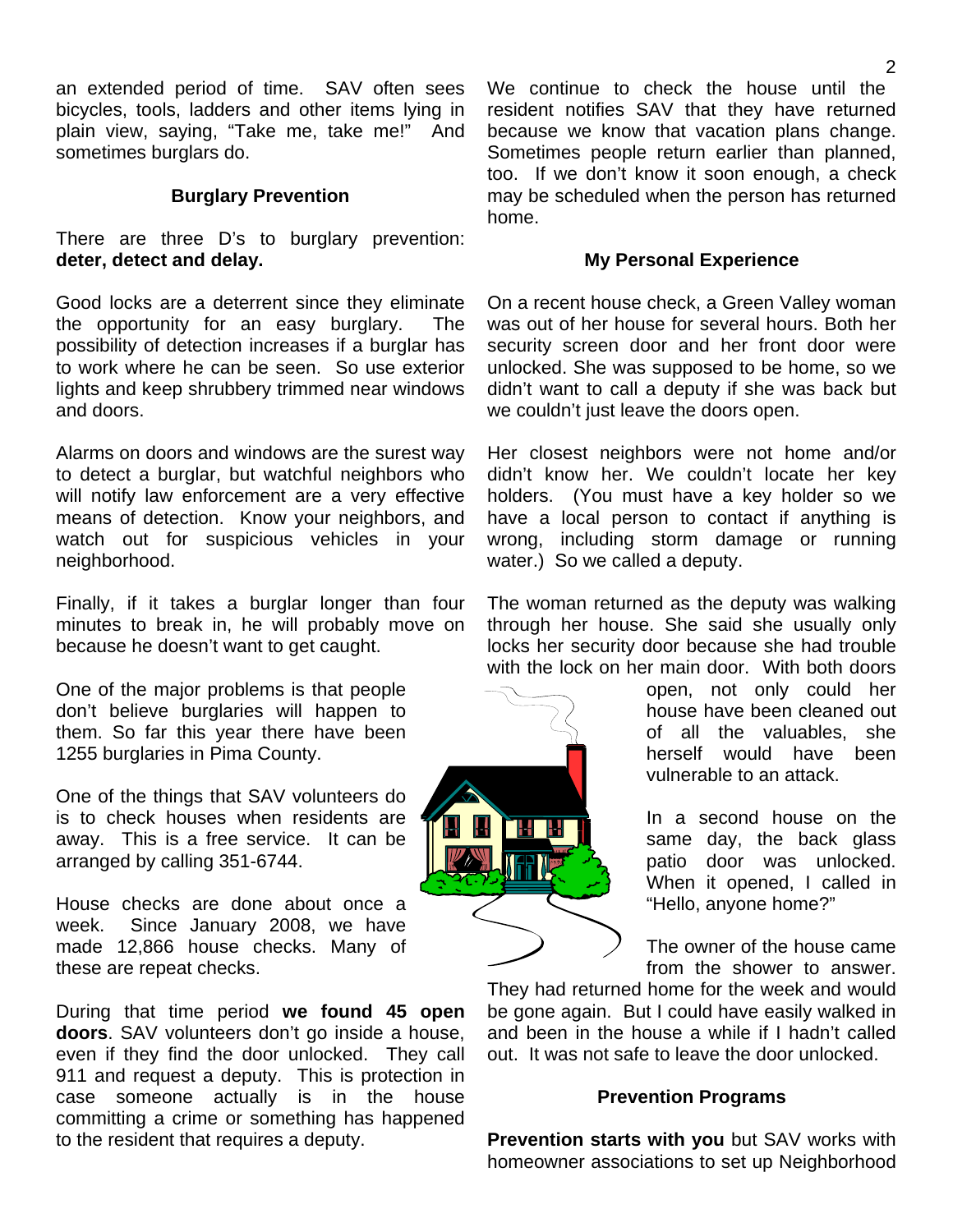Watch programs. This is a National Program that helps community residents know their neighbors and watch out for each other.

Associations who report their officers and Neighborhood Watch Chair and Block chairs receive signs from the Sheriff's Department. If you want to know more about the program or what is happening in your area, contact Lou Sampson at 351-6744.

The Sheriff's Department publishes a quarterly newsletter titled the *Community Connection*. This newsletter provides information on crime prevention topics and public safety events. To request a copy of the *Community Connection*, please contact the Community Resources Unit of the Sheriff's Department at 741-4615 or e-mail your name and complete mailing address to pcsd@pimasheriff.net.

# **NOW IS THE TIME FOR ALL GOOD FPOA MEMBERS….**

By **Janet Lorimer,** Editor



A few weeks ago I received a phone call from a disgruntled homeowner in one of our subdivisions. He had a complaint but it turned out he'd called

the wrong Board Member. As I was trying to direct him to the correct person, he grumbled that there were too many representatives and he figured we should dissolve the board altogether.

And what do you suppose would happen if we did? Well, there'd be no one for you to turn to if your neighbors painted their house chartreuse with purple trim. There'd be no one for you to talk to if yards on your block became choked with weeds. It would be up to you to deal with the people who left unsightly trash in their yards, trash that attracted rodents and other pests.

If trees and bushes on your street grew out over the sidewalk, you'd face the problem on your own. You'd be the person fighting with the County for help.

If a neighbor let his or her pet's messes stink up the area, you'd have to figure out how to cope with them. And if you ever decided to put your house on the market, good luck! Who wants to live in a neighborhood that's run down and dirty?

So do we need a Homeowners' Association? Do we need volunteers who are willing to serve on the Board of Directors? I think yes!

I realize it is only August as I write this, but in a few months we will be holding elections. There will probably be a couple of vacancies on the Board, so now is the time for you to consider volunteering for a stint as a Board Member. It's not a time-consuming job!

I'm serving on the Board, working a couple of part-time jobs, and volunteering for another organization as well. And I still find time to attend meetings, as well as write and edit this newsletter. If I can do it, so can you.

So please! Consider offering a little of your time to helping out the Green Valley Fairways Property Owners Association.

**Here are 2 ways to get in touch with the Fairways POA:** 

> By fax: (520) 648-1333 By e-mail: **fairways@netzero.net**

If you would like to pass information on to all Board Members, please send your e-mail to **fairways@netzero.net**

## **REMEMBER… OUR WEBSITE IS UP AND RUNNING**

And you will find it by typing in the following address: **http://www.gvfairways.com**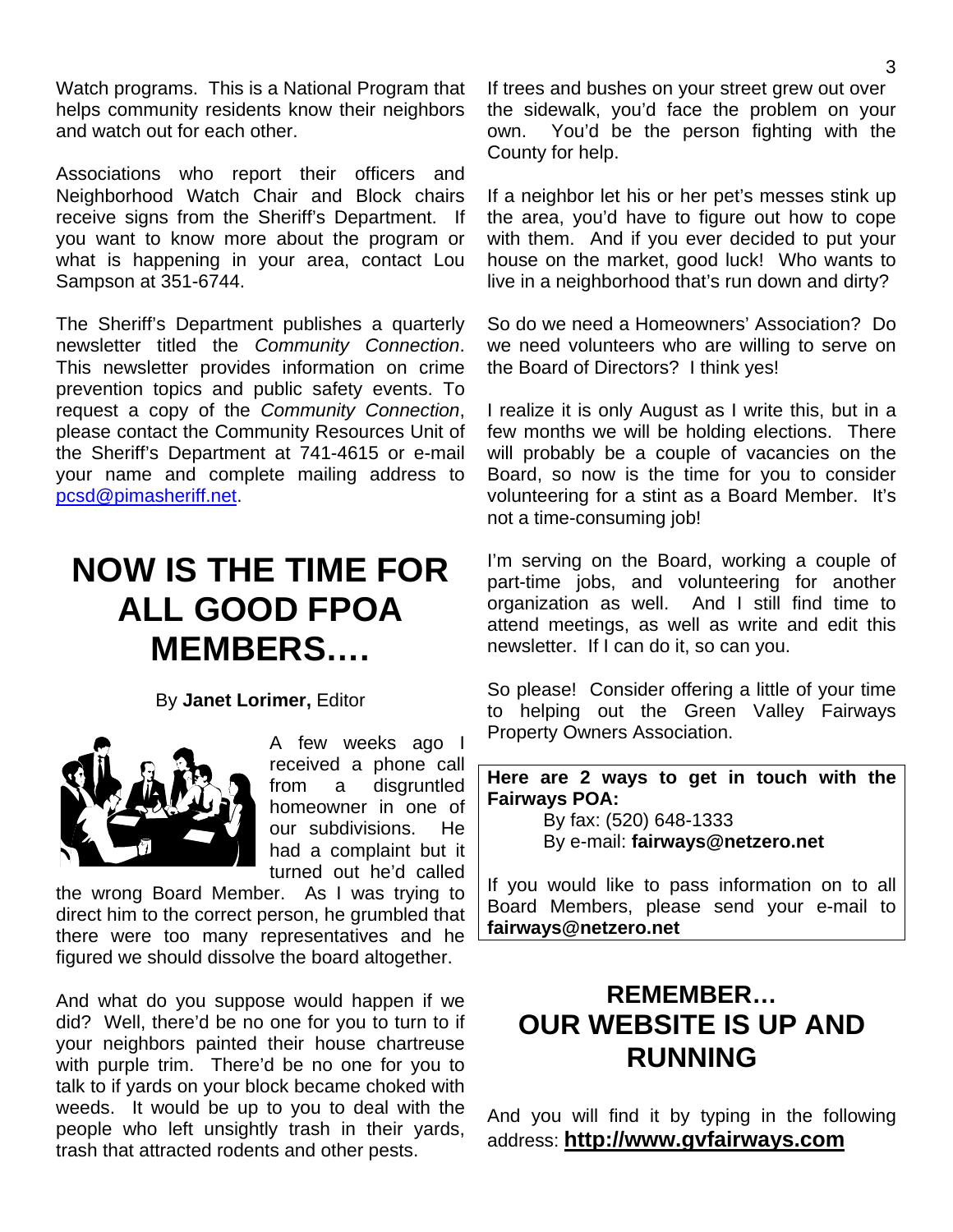### **BE A GOOD FRIEND OR NEIGHBOR**



If you have a friend or neighbor in Fairways who does **NOT** have a computer and is **NOT** getting a paper copy of the newsletter, please print out the form on page 6, give it to your friend or neighbor and have them fill it out. Make sure they mail it to the address on the form.

If you have any questions or comments about the newsletter, please call **Jan Lorimer** at 399-2563.

New issues are posted at the Website after the 15th of the following months: **March, June, September,** and **December**. Keep checking for them.

# **MARK YOUR CALENDARS**

This year is rapidly disappearing. Yes, I know, we are still in the throes of summer, but before you know it, we'll be turning up the furnace and



burrowing in a drawer for that winter scarf. Or …

Well, maybe not! This is, after all, Green Valley. Okay, so before you know it, we'll be floating in the pool, gazing up at the snow-capped peaks to the east of us.

However, that doesn't change the fact that before we know it, important dates will be upon us. Sooo….

#### …**mark your calendars!**

**Wednesday, September 24 at 9:30 a.m.** This is the date and time of the next Homeowners' Association board meeting. It's held on the  $4<sup>th</sup>$  Wednesday of every month (except June, July, and August) in the Bank of America conference room located at the northwest corner of La Canada and Continental. All Green Valley Fairways homeowners are welcome and encouraged to attend.

**Friday, February 27, 2009 at 1:00 p.m.** This is the date of the FPOA Annual Meeting. It's held in the East Center auditorium.

## **HANDY PLUMBING TIPS**

Check your water meter now and then. If you aren't using any water but the meter is moving, you may have a leak!



- If your toilet is more than 14 years old, it's costing you money in wasted water.
- Pour a cup of bleach down the drain to kill bacteria and get rid of the rotten egg smell.
- You can detect toilet leaks with food color or instant coffee or even Kool-Aid. Pour one of these into the tank. If the color eventually shows up in the bowl, you have a leak.
- Don't pour grease down your kitchen sink. Pour it into an old can and throw the can away.
- Can you guess which drain in your house clogs more than any other? The kitchen drain!
- The best kind of plunger to use in a sink drain is one with a neck on it.
- Leaky faucet? 60 drops per minute = **192 wasted gallons per month!**